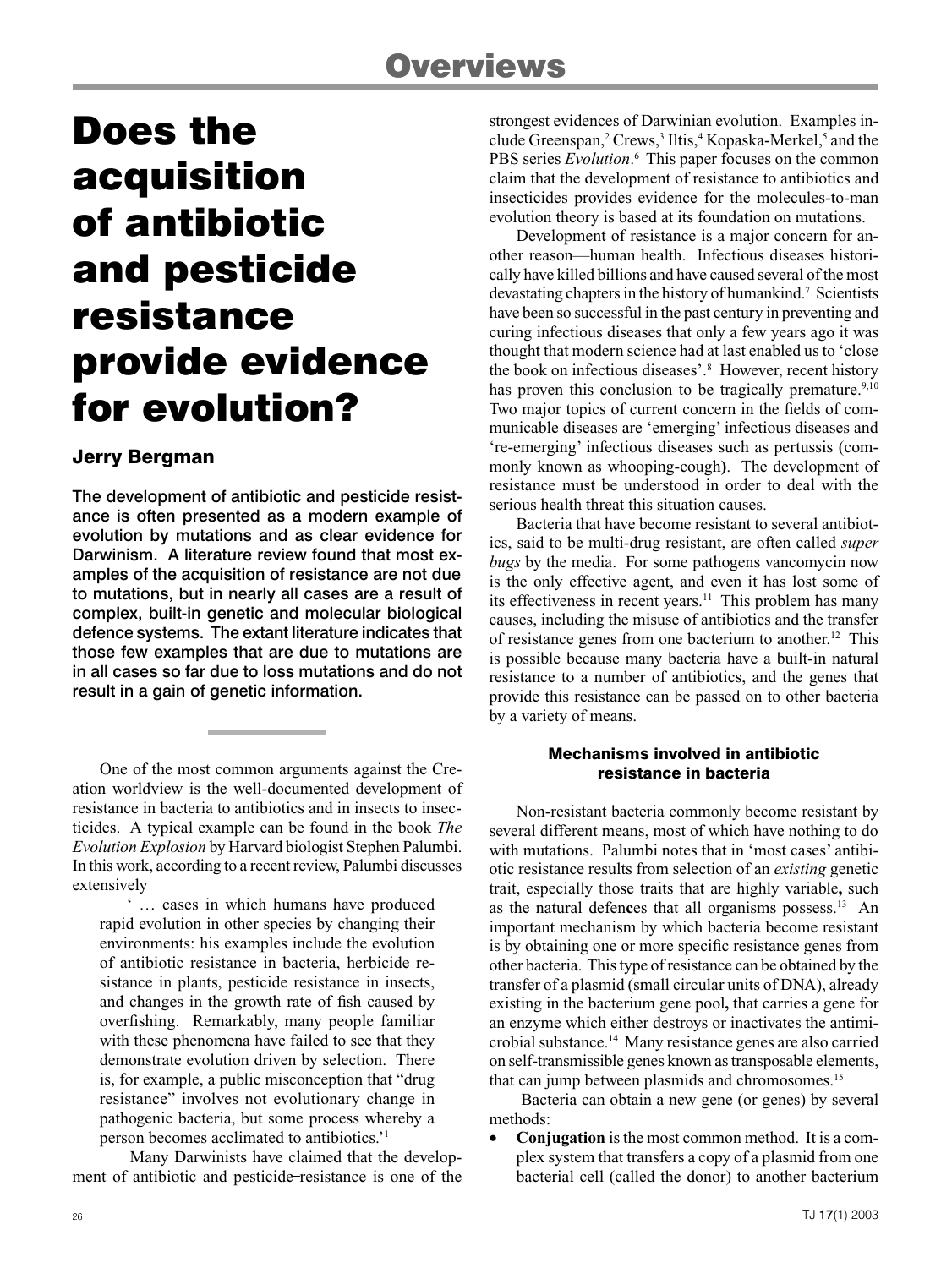

*Figure 1. a) A donor cell contains a plasmid known as a Resistance (R) factor, which confers resistance to antibiotic X. b) The donor cell forms a tube-like structure, a pilus, that connects to a recipient cell. c) One of the two DNA strands of the R factor is transferred from the donor to the recipient through the pilus. d) Each cell makes a complementary strand for the R factor, and is now resistant to the antibiotic and can pass on the R factor to other cells.*

(called the recipient) (Figure 1). A tube-like structure known as pilus latches onto the recipient and is positioned in such a way that a conjugation bridge can form, allowing for the transfer of genes for resistance and other purposes.<sup>16</sup> A common example is bacterial resistance to penicillin that is acquired by obtaining the gene for penicillinase as a result of conjugation. Penicillinase is an enzyme that alters the penicillin molecule in such a way that it is rendered ineffective. The plasmid containing the drug resistance is called a *Resistance (R) factor*.

- **Transduction** is a virus-mediated transfer of host DNA from one host to another. Bacterial viruses, known as bacteriophages, sometimes can serve as intermediaries, picking up the resistance gene from a naturally resistant bacterium and then passing on this gene to non-resistant bacteria. In this case the bacteria's genomes gain information, but the source is not mutations. Instead, the new genetic material is derived from the genome of another bacterium that already has the gene (or gene set) that confers resistance.
- **Transformation** (the process in which bacterium take up exogenous DNA from its environment). Chromosomal or plasmid DNA can even be taken up and spread from dead to living bacteria.

Also, many gene sets called transposons are self-transmissible and can transfer from their normal location to other plasmids or chromosomes. In bacteria, antibiotic-resistant genes are located on plasmids or transposons, small circular units of DNA that can even be spread from dead to living bacteria.

#### Antibiotics can be inactivated by various means

Antibiotics are produced naturally by fungi and bacteria which have coexisted since Creation as part of their own defence systems. Without innate defences, bacteria could not protect themselves and would soon become extinct. When an antibiotic reaches the bacterial periplasm or cytoplasm (see Figure 2) it may be inactivated by modification, isolation, or destruction, all of which are due not to mutations, but rather to complex, innate, physiological mechanisms.

When a bacterial strain has gained resistance to an antibiotics, it is more correct to say that the bacteria it has *lost* sensitivity to the antibiotic.<sup>17</sup> Furthermore, bacteria have had resistance to many antibiotics long before humans used them. This has been confirmed by culturing bacteria found on human explorers frozen to death long before human-developed antibiotics existed. An example is a 1988 University of Alberta study of bacteria on the bodies of Arctic explorers frozen in 1845. Investigators discovered that some of the bacterial strains were resistant to antibiotics.<sup>18</sup> The study, which evaluated six strains of *Clostridium* on three men who had been buried in permafrost, found the bacteria were particularly resistance to clindamycin and cefoxitin, both antibiotics that were developed over a century after the men died.19 *Clostridium* is part of the normal bacteria flora of the human gut.

A drug also can be deactivated by modifying a critical part of its molecular structure. An example is *beta-lactamase*, an enzyme that attacks penicillin, primarily by destroying its β-lactam ring. As a result, the antibiotic no longer is functional, and therefore microorganisms that produce β-lactamase are resistant to *all* antibiotics containing the β-lactam ring (known as *beta-lactam antibiotics,* part of the *beta-lactam family*). β-lactamase is manufactured by a set of genes on R-plasmids that can be passed to other bacteria. In 1982, over 90% of all clinical*staphylococcus*infections were penicillinresistant, compared to close to 0% in 1952. The reason for the increase was due largely to the rapid spread (primarily by



*Structure of* β*-lactam antibiotics.*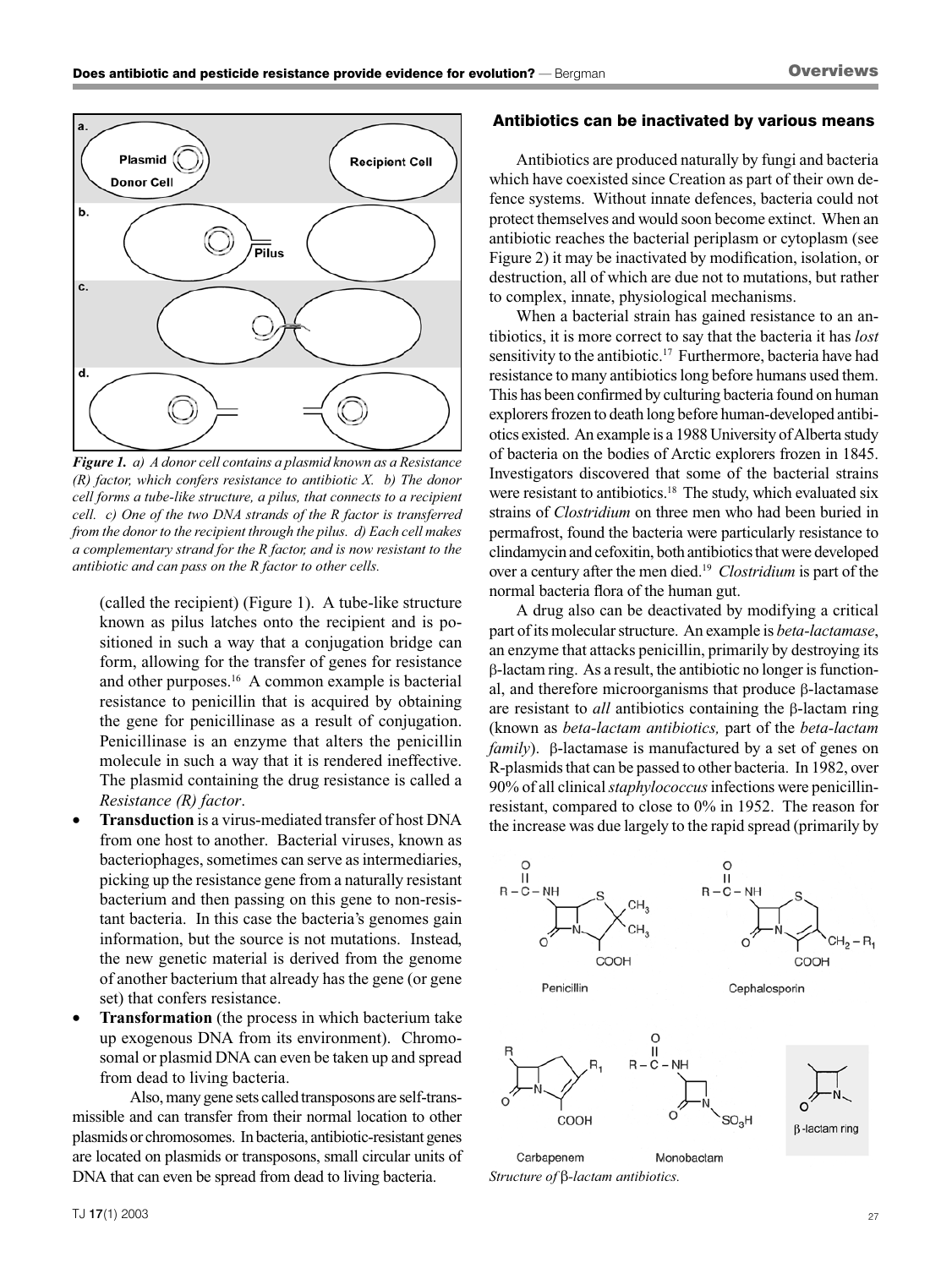conjugation transfer) of the β-lactamase plasmid.

Some antibiotics may be effective temporarily, but cellular repair mechanisms, redundant regulatory systems, or subsequent protein synthesis later restores vitality to the bacteria. The organism may respond to the antibiotic by causing a significant increase in metabolism so that the previous level of antibiotic no longer is sufficient to interfere with the metabolic process.

Another example involves passing on a gene or genes that enable recipient bacteria to produce the compound *blocked* by the antibiotic. For example, sulfonamide works by blocking the bacteria's ability to synthesize folic acid. If one or more genes coding for folic acid are acquired from other bacteria, this enables synthesis of this compound and renders the sulfonamide ineffective, or at least much less effective, providing the bacteria with sufficient folic acid for survival.

As a result of the ineffectiveness of penicillin, doctors often administer methicillin, a drug that disables another metabolic mechanism to kill bacteria. By the 1980s, several important strains of *Staphylococcus* also were resistant not only to methicillin, but also to another drug known as nafcillin. In 1992, almost 15% of all *Staphylococcus* were methicillin-resistant in the USA, and by 1993 vancomycin remained as the only antibiotic that could kill all strains of the organism.<sup>20</sup> Staphylococci are everywhere—in the soil, on human skin, in the oral cavity—and easily can be passed on by simple body contact. The majority of the 920,000 postsurgical infections were due to staphylococcal infections, mostly by the methicillin-resistant staph strain. Strains of staphylococci that were resistant to many drugs existed naturally by 1990. A research team treated a patient infected

'with a strain that was resistant to cadmium, penicillin, kanamycin, neomycin, streptomycin, tetracycline, and trimethoprim. Since each of these drugs operated by specific biochemical mechanisms that were used by a host of related drugs, the Australian staph could resist, to varying degrees, some thirtyone different drugs. In a series of test-tube studies the Australians showed that these various resistance capabilities were carried on different plasmids that could be separately passed from one bacterium to another. The most common mode of passage was conjugation: one bacterium simply stretched out its cytoplasm and passed plasmids to its partner.'21

A major cause for such a situation is overuse of antibiotics that select for the resistant strains, causing them to become more common.

#### Transporters and efflux pumps

Yet another method whereby bacteria can become resistant to antibiotics is by gaining the genes for pumps that remove the antibiotic from the cell before it can cause harm. Pumps can remove many kinds of toxins, including anti-cancer drugs. Efflux pumps use metabolic energy to remove antibiotics from the cytoplasm, thereby reducing



*Structure of vancomycin, an antibiotic.*

the effective concentration of the antibiotic inside the cell. Referred to as *multi-drug resistant pumps*, they are produced by a number of genes (usually located on plasmids) that can be passed to other bacteria during conjugation. The pump mechanism attaches a protein label to the drug and removes it by exocytosis. A similar family of mechanisms exists in both prokaryotic and eukaryotic cells. Humans possess a superfamily of transporters such as the human P-glycoprotein, which can remove a diverse class of *amphipathic* (which has both hydrophobic (lipid) and hydrophylic (water attracting) regions) drugs from cells and also are a source of multi-drug resistant cancer cells.22

#### Resistance due to mutations

Bacteria can become resistant as a result of mutations, but all of those studied so far are loss mutations. Probably the classic example is streptomycin and other mycin drugs that have been rendered ineffective by ribosome point mutations.23,24 Mycin antibiotics function by attaching to a specific receptor site on the bacteria's ribosomes, and thereby interfering with their protein-manufacturing process. As a result, the proteins that the bacteria produce are non-functional, so the bacteria cannot grow and divide or propagate. Mammalian ribosomes do not contain the specific site where myosin drugs can attach, and for this reason the drug does not interfere with their ribosomes. Therefore, mycin drugs adversely affect bacterial growth without harming the host. Because fundamental differences exist between prokaryotic (bacterial) and eukaryotic ribosomes, these variations often are exploited in producing antibiotics to kill bacteria without harming the host.

Bacterial mutations cause the bacteria to become resistant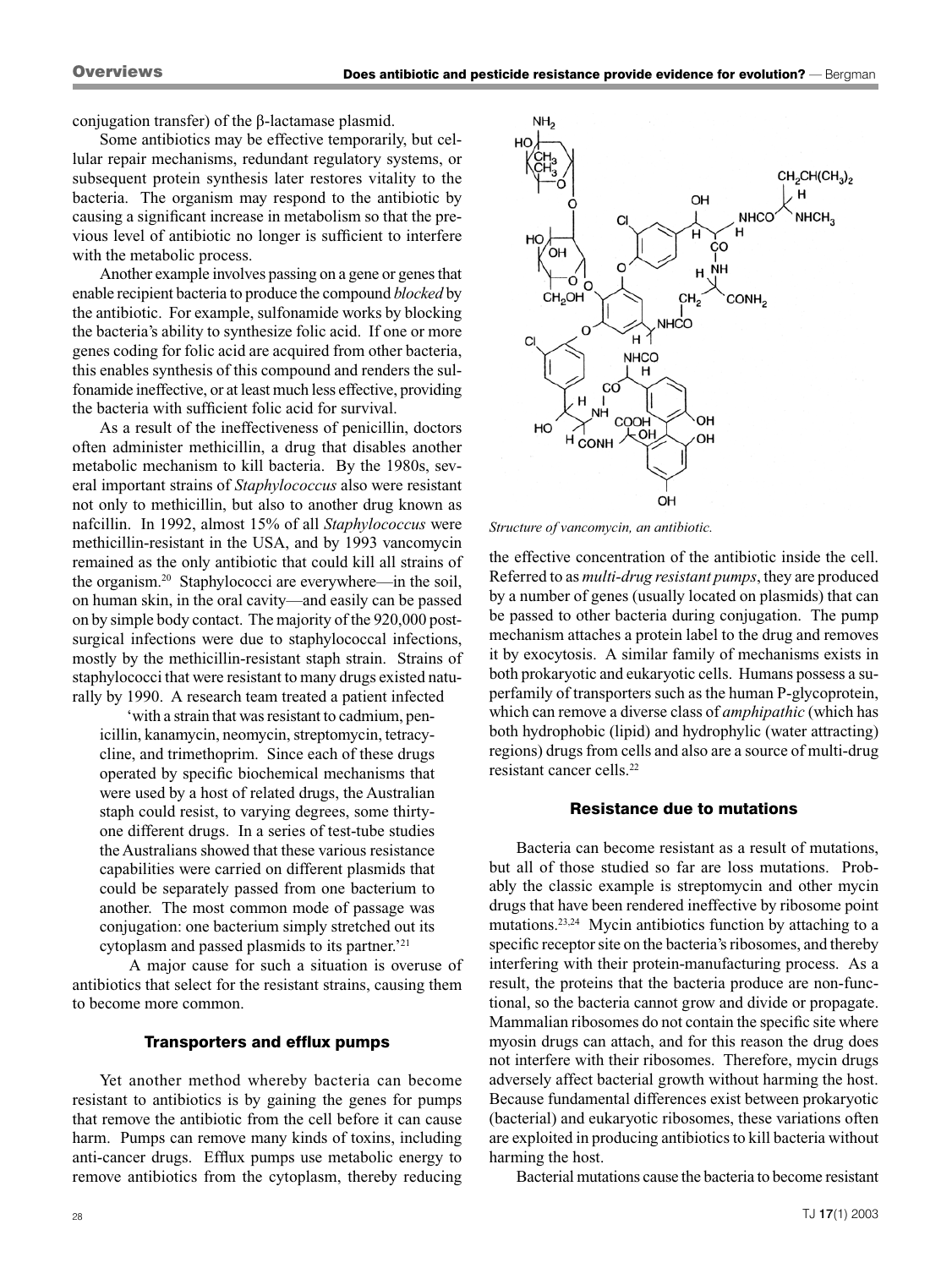to streptomycin if the ribosome site where the streptomycin attaches is altered by the mutation. As a result, the streptomycin no longer can bind, and therefore no longer interferes with the ribosomal function. Mutation-caused changes can occur in several different locations on the ribosome and still enable the bacteria to become mycin resistant.25,26 Another example of a mutation-caused resistance is found in *Mycobacterium tuberculosis*, which manufactures an enzyme that alters the antibiotic isoniazid into its active form, then killing the bacterium. A mutation that damages the enzyme allows the antibiotic to remain in its largely inactive and harmless form.<sup>27</sup>

Mutations that change a protein are likely to *weaken* the organism, and when it becomes resistant to a drug, it is likely to become *less fit* in other ways. 28 These modifications do not improve the bacteria because they render them *less able* to survive in nature.<sup>29</sup> Streptomycin-resistant bacteria actually are weaker in the wild for several reasons. The major reason is the ribosome specificity is lowered in bacteria that become resistant to streptomycin, and as a result the ribosomes' ability to translate certain RNA transcripts into protein is less effective. 30 Although reduction of binding affinity does not always result in the loss or reduction of all binding specificity, the specificity for the proteins required for efficient ribosome function is usually decreased**.**

Numerous empirical studies have found that mutations that confer resistance *decrease* the fitness of bacteria in environments without antibiotics. A result they do not reproduce as quickly as non-resistant bacteria. Evidence discovered so far indicates that these mutations render bacteria less fit in the wild because the mutant strain is less able to compete with the wild type. For example, one study compared multi-drug resistant tuberculous bacteria with non-resistant strains. It was found that the multi-drug-resistant strain had significantly decreased fitness compared to the drug-susceptible strain.<sup>31</sup> The research also indicates that the same is true of viruses.32

Even though the mutation in this case provides the organism with a clear advantage, in the wild (i.e. an antibiotic-free environment) the change is usually *not* an advantage and normally would not be selected for. When the drug is no longer part of the environment, the non-resistant type is again better adapted, and the resistant type less so.<sup>28</sup> In a relatively sterile hospital environment, however, the resistant strain has a clear advantage in those patients given antibiotics because it can render many antibiotics useless.

The classic example is a patient who develops resistance to antibiotics in a hospital, yet the infection clears when sent home because the resistant bacteria cannot compete with non-resistant normal flora. Other mutations apart from those affecting the ribosome also have been found to render bacteria streptomycin-resistant. In all of these cases, the mutation that causes the resistance results either from the degradation or *loss* of genetic information (from gene damage, for example, resulting in a gene product that is no longer functional).

Similar examples of natural selection also apply to humans and other creatures (i.e. resistance that results from mutations as opposed to that from natural resistance to pathogens due to normal immune system function such as from vaccination or prior exposure, such as the sickle cell anemia mutation in humans that confers resistance to malaria). However, as Schliekelman *et al*. note:

'Although infectious disease is assumed to be an important cause of natural selection in humans, strong selection in favour of alleles that confer resistance to disease has been demonstrated only in the case of malaria.'33

The same observation has been confirmed in other more structurally complex animals. The resistance due to mutations is evidently largely confined to viruses, bacteria and insects.

#### Cell surface receptors and antibiotic resistance

The outer membrane of gram-negative bacteria (a type of bacteria that has a cell wall that resists staining with certain dyes) serves as a barrier to the outside world that protects the cell. However, specific proteins (known as *porins*) in the outer membrane of the bacteria serve as diffusion channels or gateways for hydrophylic molecules such as certain antibiotics. Several types of porins exist, and low levels (or loss) of certain *porins* due to loss mutations increases the bacteria's resistance to some antibiotics because they can no longer enter the cell, or the small amounts that enter cannot kill the cell.<sup>34</sup> Hydrophobic molecules can diffuse through the membrane itself, but some mutations involving outer membrane biochemistry can have an adverse impact on diffusion rates; thus, these mutations potentially increase drug resistance.<sup>35-39</sup> These mutations also evidently slow the infusion of certain nutrients and other needed materials, and as a result these resistant bacteria are normally *less* fit than normal bacteria in the wild.

Another mutation that may confer resistance is gene duplication, which may require a larger dose of the antibiotic to be effective if the antibiotic attacks the protein that is now produced in higher amounts.<sup>40</sup> This mutation allows the restoration of a normal metabolic level, or at least a level that allows survival. In this case, new genes are not created, consequently this mutation is not an example of evolution. Furthermore, in normal environments the overproduction is often harmful.

#### Changes in the cellular target of cell surface molecules

In order to enter a bacterial cell, the drug first must bind to cell surface proteins called binding sites. Mutations cause many bacteria to become resistant to antibiotics by altering the cell surface proteins that enable the antibiotic to enter the cell. Binding and subsequent transport of antibiotics typically involve the same protein or protein complex. Some resistance may occur as a result of one or more alterations of these drug-binding sites on the cell surface so that the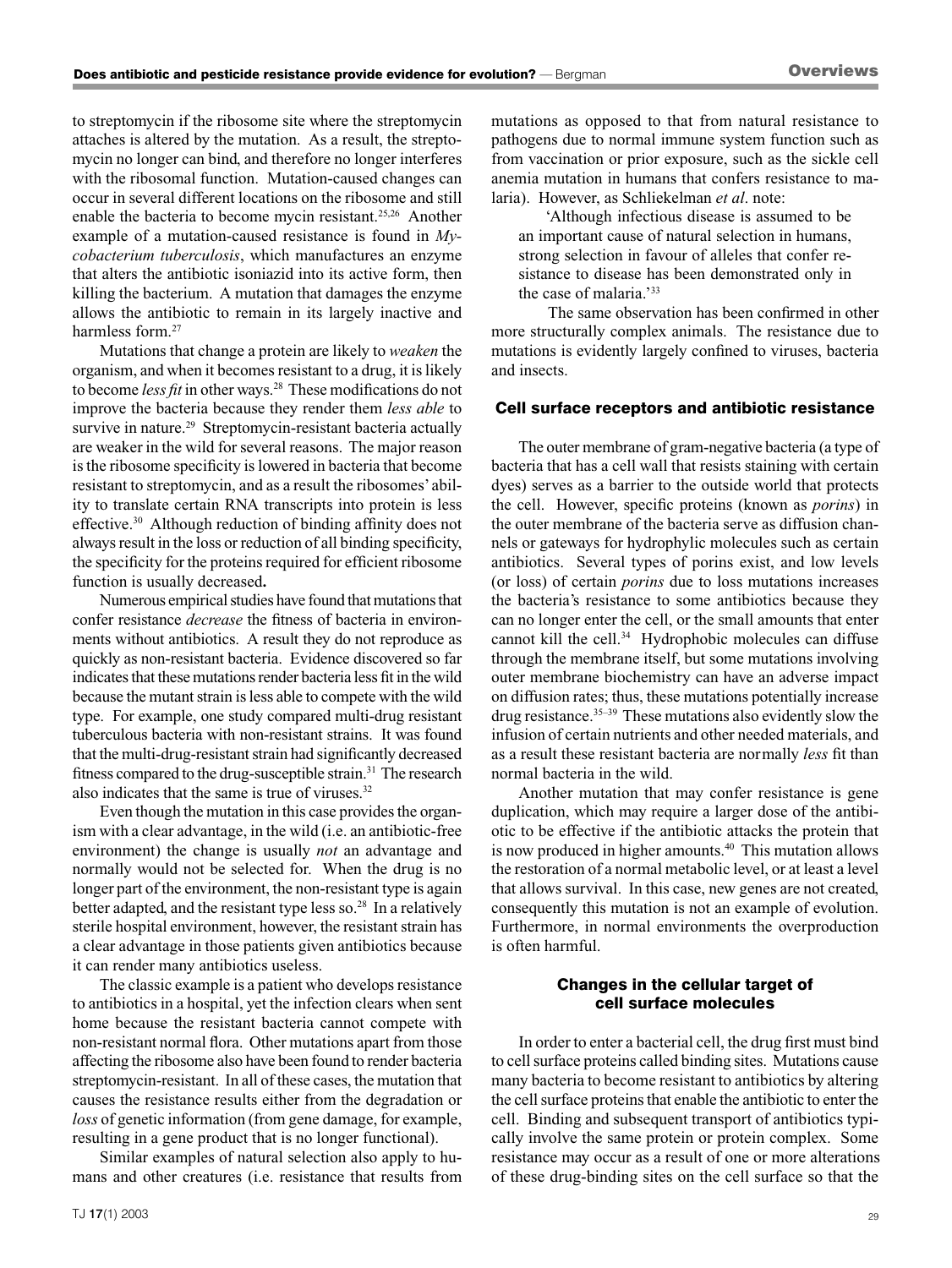drug no longer can bind. It consequently is prevented or hindered from entering the cell and therefore cannot as readily accumulate to toxic levels.

Resistance also can occur as a result of alterations in membrane permeability or other changes on the cell surface that prevent the drug from binding to, and thus entering, the cell.41,42 This mutation also renders the organism less fit in nature because the damaged receptor also is less able to take in the substances it normally brings into the cell.

Another method whereby pathogens can acquire resistance is via alterations caused by mutations that in some way modify the cellular target in such a way as to render the antibiotic no longer effective. Specific trans-membrane transporters serve to import into the cell various target molecules (such as nutrients), but also may import some antibiotics such as metabolic analogues. A mutation to, or a loss of, the transporter may decrease the antibiotic level entering the cell, and consequently it will become less effective. In the case of bacteria, in order to enter a cell the drug must pass through both the cell wall and the cell membrane. If the cell membrane permeability level changes, the drug no longer is able to pass through, and as a result cannot reach its target to cause cell damage or block cell reproduction (such as by binding to DNA or to a ribosome). The organism is now resistant to this drug, but it is also less able to survive in the wild because resistance-conferring mutations in bacteria are loss mutations that render the organism less fit to survive in an antibody-free environment.

The problem of bacterial resistance does not provide evidence for evolution, but instead supports intelligent design. In no case has a mutation that results in new functional information-gain (such as one that produces a new gene) been demonstrated. The problem today is a result of several factors, including the use of antibiotics that either are not indicated, or are not given at the incorrect dosage or for the proper duration. Also, under use of prevention and vaccination are important.

One of the latest examples involves *Staphylococcus aureus* resistance to one of the newest modern antibiotics, vancomycin. The *S. aureus* builds its cell wall out of tightly crosslinked strands. A gene codes for the enzyme that constructs a 'cap' on the strand ends.<sup>43</sup> This cap is used to help produce the cross linking needed to build a 'strong tough wall that contains and protects the cell's contents'.<sup>44</sup> Vancomycin binds to the strand end and as a result stops further cell wall formation.45 The resultant uncross linked areas are weak, allowing water to enter by osmosis. As a result the cell balloons out, causing the cell to burst and killing the bacteria. A specific mutation makes an altered enzyme that in turn produces an altered cap that is unaffected by vancomycin. In this case, the mutation clearly provides a survival advantage to the bacteria, but only in an abnormal environment. In a normal environment, though, the

'mutant cap leads to a *weaker* cell wall than normal, and so populations of these mutant cells grow more slowly than normal cells. The envi-



*A loss of specificity in the receptors in the cell wall can be beneficial when the receptor no longer allows antibiotics to enter the cell.*

ronment now becomes key. In a regular cellular environment with no antibiotics present, staph cells with the normal gene grow quickly, cap their strand ends, crosslink them into strong cell walls, and outcompete staph cells with the mutant gene (emphasis mine).'44

#### Insecticide resistance

Insecticide resistance is another major problem. Some insects are tolerant to so many insecticide families that 'chemical control is useless'.46 Developing resistance to DDT in insects functions in a similar way as streptomyosin resistance. The insecticide DDT binds to a specific matching site on the membrane of the insect's nerve cells, interfering with the nerve cells' functions. When a certain level of DDT binds to the nerve cells, the nervous system no longer is able to function properly, and as a result the insect dies. $47$  Any mutation that adversely affects the binding of DDT to the nerve cell, if it is not lethal or almost lethal, has the potential of conferring DDT resistance to the insect.48

Likewise, as is true with bacteria, insects that have become resistant to insecticides have been shown to be *less* fit in the wild.49 For instance, many resistant insects are less active and slower to respond to stimuli than other insects. This effect has been researched specifically in the case of mosquitoes. Although more fit in the environment in which the insecticide is present, the more sluggish nervous system results in the resistant insects being *less* fit in a normal insecticide-free environment. Nonetheless, prolonged use of insecticides can produce large numbers of resistant insects which, even though they are less fit as a whole, can survive better in an environment with high levels of DDT. As a result, the resistant population becomes larger in spite of its members' overall less-effective nervous systems. The problem is so common that most insects eventually develop resistance to many insecticides:

'Insect resistance to a pesticide was first reported in 1947 for the housefly (*Musca domestica*)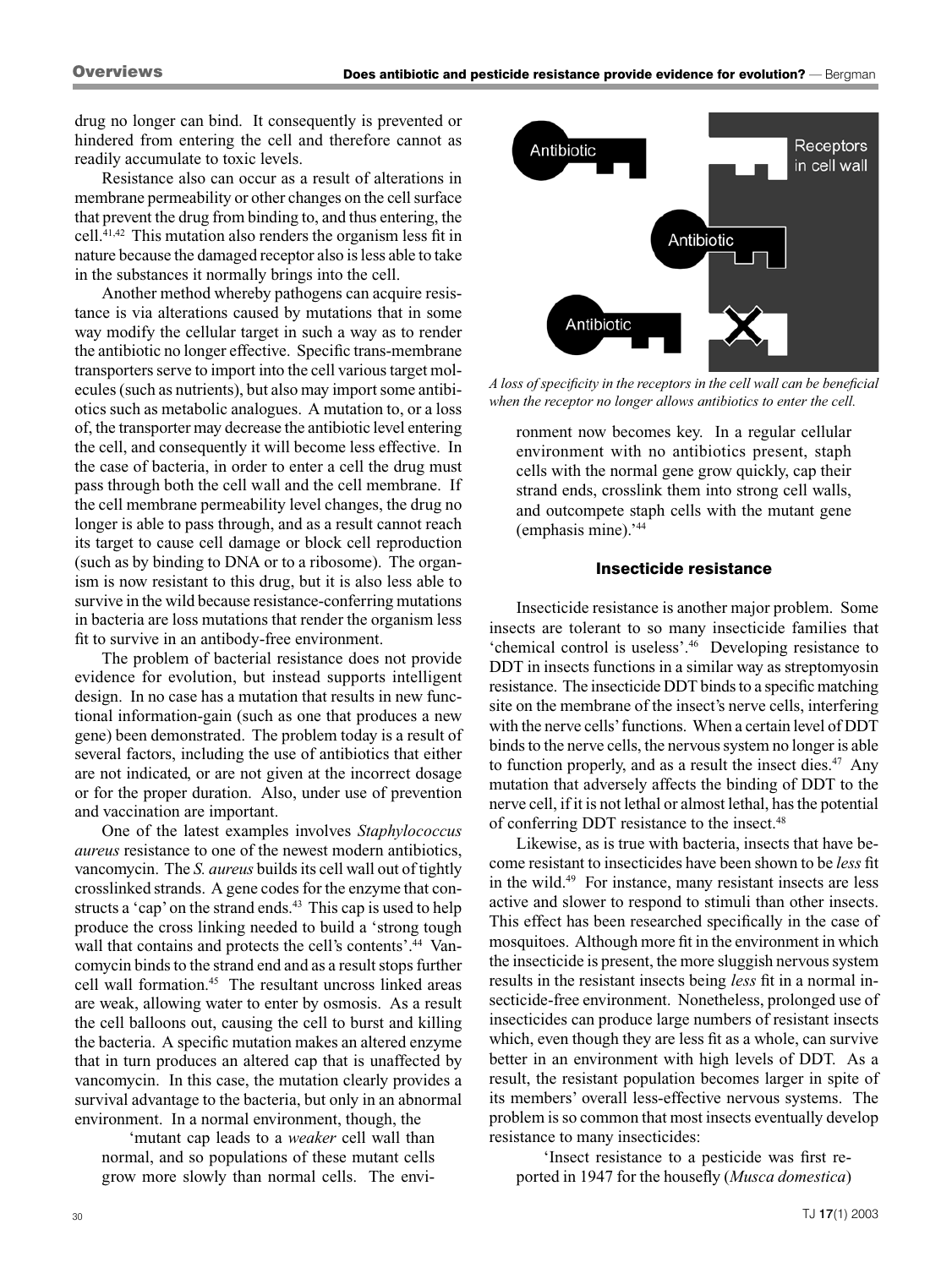with respect to DDT. Since then the resistance to one or more pesticides has been reported in at least 225 species of insects and other arthropods. The genetic variants required for resistance to the most diverse kinds of pesticides were apparently present in every one of the populations exposed to these man-made compounds.'50

An excellent summary of the fact that pesticide resistance usually results in a clear survival disadvantage in a toxic free environment is as follows:

' … resistance to poisons is rarely a "free ride" for either insects or other organisms, because the selective trade-offs imposed by pleiotropy often maintain polymorphism either within or between populations of a species. Some populations of Norway rats, for example, have evolved resistance to the rat poison warfarin. Where the poison is in widespread use, homozygotes for the allele that confers resistance are common. But that allele also lowers rats' ability to synthesize vitamin K, a compound essential in allowing blood to clot, and they bleed more easily. For that reason, in places where warfarin is not used, individuals homozygous for this allele are at as much as a 54 percent selective disadvantage compared to "wild-type" rats, and the allele is far less common. The same sort of phenomenon has been demonstrated for the alleles that confer resistance to DDT and to dieldrin in mosquitoes.'<sup>51</sup>

Another evidence that antibiotic resistance does not lend support to evolution is that the rise of antibiotic resistance as a result of mutations have been extremely rapid because the mutations need only to *reduce* or damage the function of pre-existing systems (i.e. reduce protein binding effectiveness, damage cell transport systems, or disrupt regulatory control). It usually requires only a single mutation (i.e. a point mutation) to reduce or eliminate a system that already is present in the cell. These mutations are easily acquired, and this is why the resulting new phenotypes are produced rapidly. Within a decade or less after a new insecticide is introduced, many insects are resistant to it. The same is true for bacteria and many other organisms. For example, DDT was discovered in 1939 but, ironically, resistance to it was reported in house flies even before its developer, Paul Müller, received the Nobel Prize for his work. 52

Conversely, mutations that *add* new systems or information, such as a new regulatory system, a new synthetic system, a new energy-generating system, or a new transport system, have never been convincingly documented. Even Darwinists posit eons for them to occur, and they have never been shown to happen. Mutations increasing enzyme affinity are not clearly beneficial, but may occur rapidly. For example, mutations in the hemoglobin-oxygen affinity system help their hosts acclimatize to high altitude but they also cause *polycythemia* **(**an increase in the red blood cell count or the concentration of hemoglobin in the red blood cells as a means of adapting to the low level of oxygen).

#### Conclusion

The recent development of bacterial and insect resistance does not support neo-Darwinism classically defined as the natural selection of mutations. Evolution requires information-building mechanisms that add new information to DNA. In virtually all cases, bacteria or insect resistance is a result of the exploitation of existing systems, or is due to a transfer of genes. In the rare cases where a mutation is involved, development of resistance involves only a loss mutation such as one that produces a deformed ribosome. This is confirmed by the fact that resistance is acquired very rapidly, in far too brief a period for the evolutionary emergence of complex biochemical or physiological systems. Mutation caused resistance results in less viability in the wild, and as a result the resistant stains cannot compete.

The multi-drug resistance problem is not small—and now results in tens of thousands of deaths annually. Human uses and abuses are the major cause, not Darwinian evolution. The acquisition of antibiotic resistance does not provide evidence for microbe-to-man evolution but rather for intelligent design and only by understanding the mechanism involved can the resistance problem be solved.<sup>53</sup>

#### Acknowledgments

I wish to thank Kevin Anderson, David Demick, Bert Thompson, John Woodmorappe, Clifford Lillo and Wayne Frair for their comments on an earlier draft of this manuscript.

#### References

- 1. Coyne, J., The case of the missing carpaccio, *Nature* **412**:586–587, 2001; p. 586.
- 2. Greenspan, N.S., Not-so-intelligent design, *The Scientist* **16**(5):12, 2002.
- 3. Crews, F.C., Saving us from Darwin, *The New York Review of Books*, 4 October 2001.
- 4. Iltis, H., Letters to the Editor, *Reports of the National Center for Science Education* **20**(5):44–45, 2000.
- 5. Kopaska-Mentel, D., Letters to the Editor, *Reports of the Natural Center for Science Education* **20**(5):44, 2000.
- 6. Gilder, J., Review of evolution, <WorldNetDaily.com>, 2001.
- 7. Marks, G. and Beatty, W.K., *Epidemics*, Charles Scribner's Sons, New York, 1976.
- 8. Berkelman, R. and Hughes, J., Editorial: The conquest of infectious diseases: who are we kidding? *Annals of Internal Medicine* **119**(5):426–427, 1993; p. 426.
- 9. Rothman, K.J. and Greenland, S., *Modern Epidemiology, 2nd Edition*, Lippincott-Raven Publishers, Philadelphia, 1998.
- 10. Garrett, L., *The Coming Plague: Newly Emerging Diseases in a World Out of Balance*, Farrar, Straus, and Giroux, New York, 1994.
- 11. Padiglione, A.A., Grabsch, E.A., Olden, D., Hellard, M., Sinclair, M.I.,